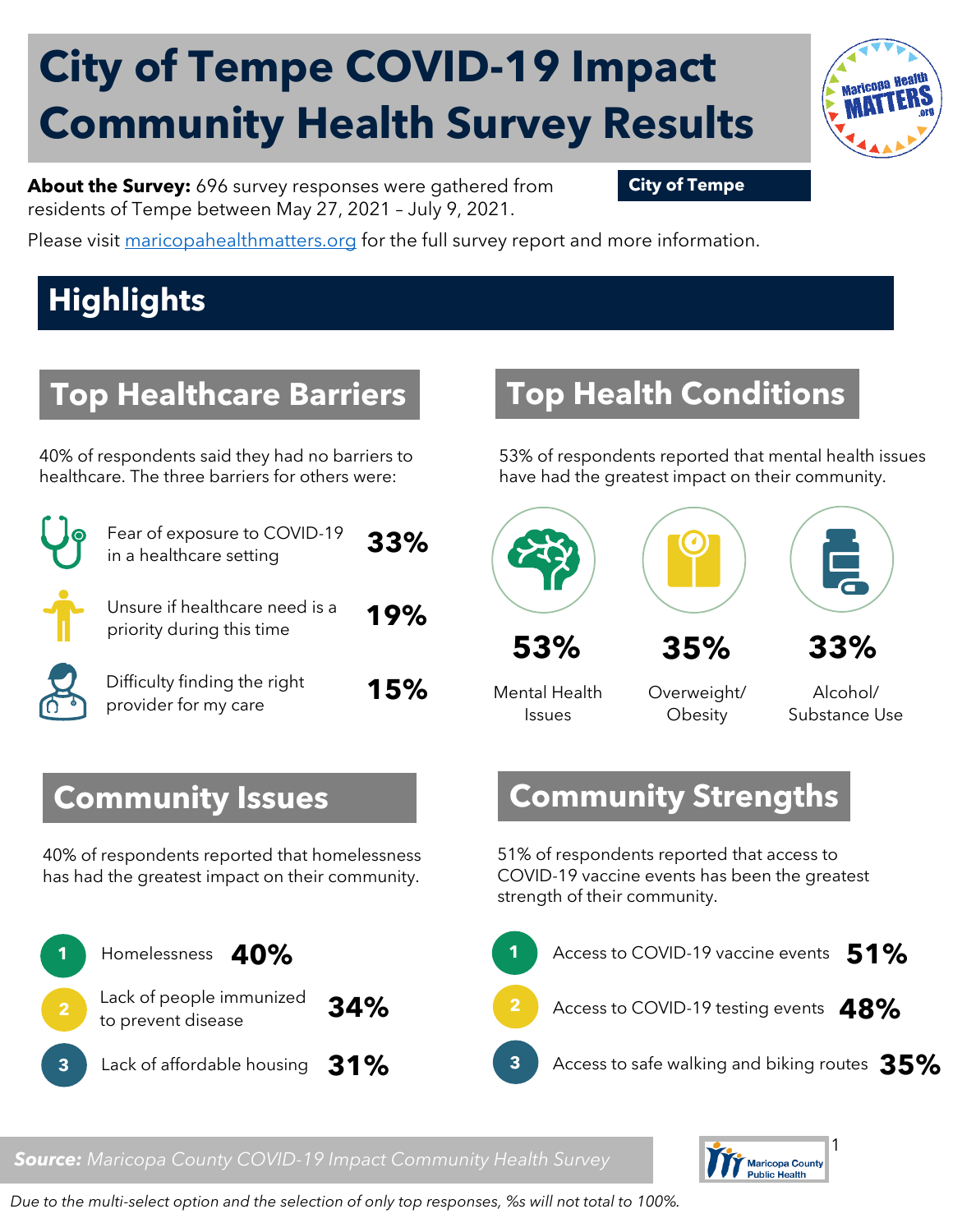## **Health Ratings**

## **Physical Health Mental Health**

Over **1 in 4** respondents rated their current **physical health** as **worse** compared to their physical health prior to March of 2020.



Over **2 in 5** respondents rated their current **mental health** as **worse** compared to their mental health prior to March of 2020.



#### **Mental Health Care Access**

Over **1 in 3** respondents who sought services to address their mental health were **sometimes or never** able to get the services they needed.



Over **1 in 4** respondents stated that **assistance with mental health issues**  would have improved overall mental and physical health of their family in the last year.

Top three areas for improvement:





*Source: Maricopa County COVID-19 Impact Community Health Survey*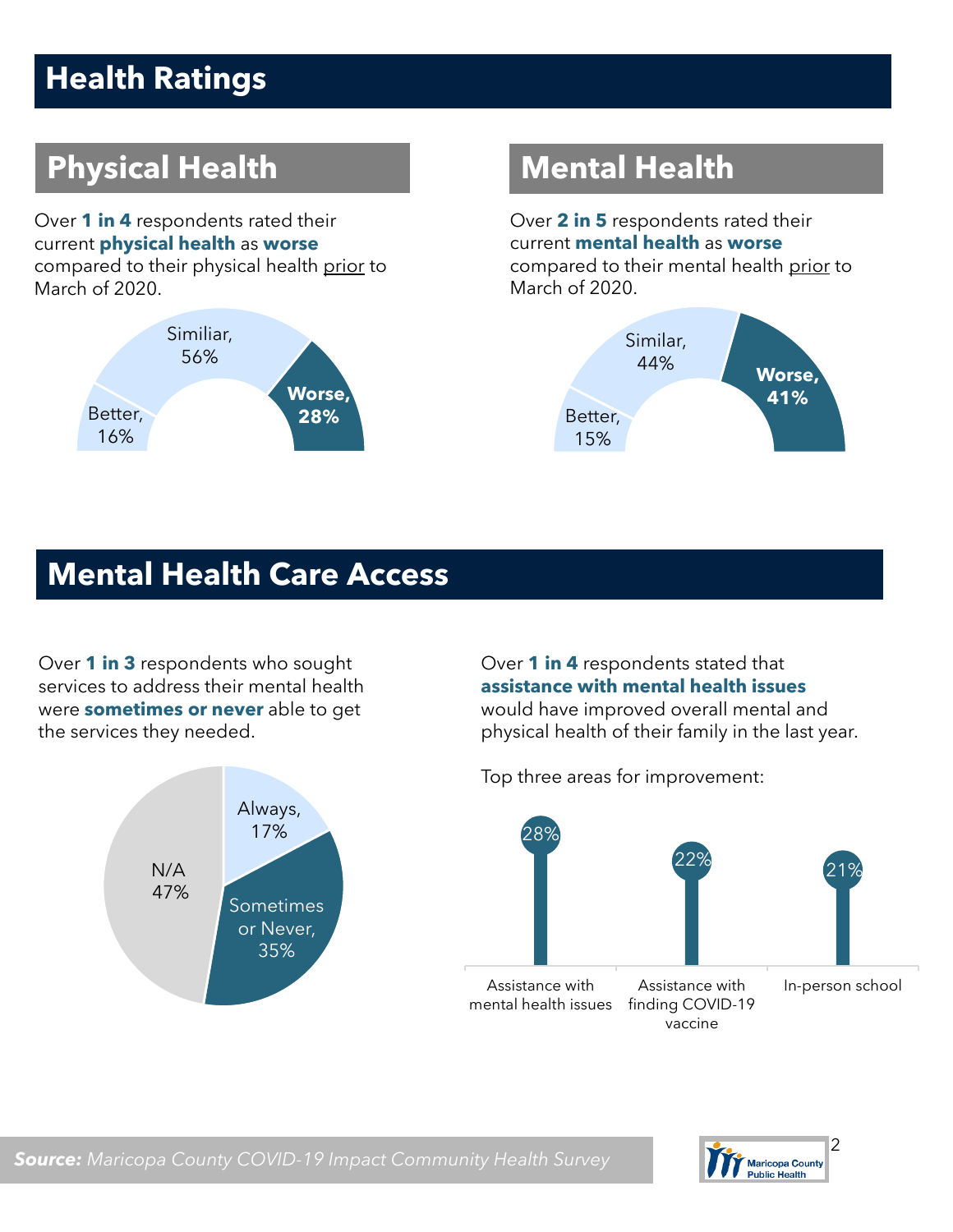#### **Income and Expenses**

Almost **half** of respondents stated that the stimulus check had a **strong/moderate impact** on their living expenses and access to healthcare.



**Since March of 2020**, how was your employment impacted due to the COVID-19 pandemic?



#### **25% of respondents indicated other topics:**

- Retired
- Homemaker/Stay-at-home parent
- Increased work hours
- Disability
- **Student**
- Pay reduction



*Source: Maricopa County COVID-19 Impact Community Health Survey*

*Due to the multi-select option and the selection of only top responses, %s will not total to 100%.*